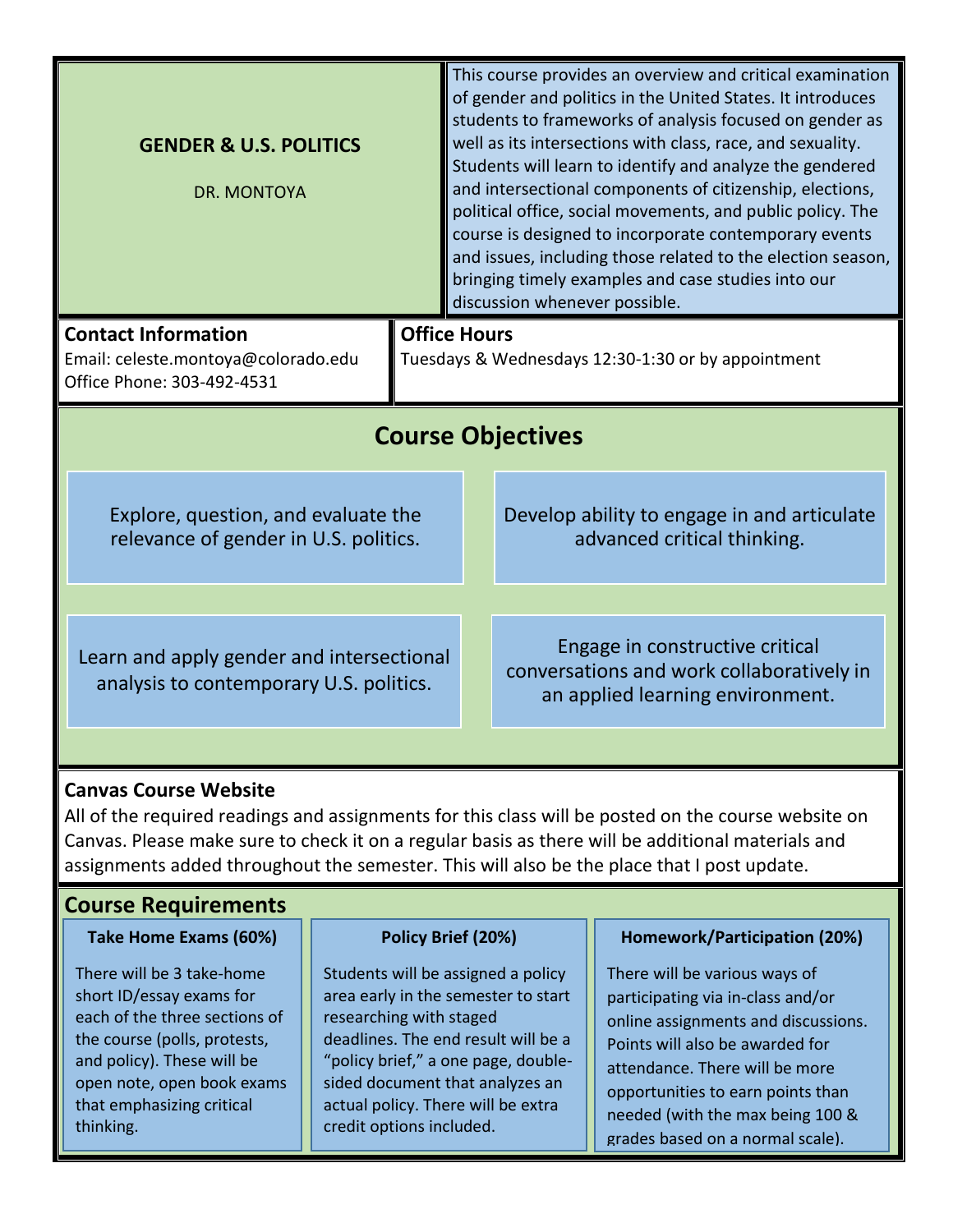| Date*                      | <b>TOPICS*</b>                                            | <b>READINGS*</b>                                                                                                                                             |
|----------------------------|-----------------------------------------------------------|--------------------------------------------------------------------------------------------------------------------------------------------------------------|
| August 25th                | Introduction                                              |                                                                                                                                                              |
| August 27th                | Gender & Intersectional<br><b>Political Analysis</b>      | "Organizing American Politics, Organizing Gender"; "What<br>Revolution"                                                                                      |
| September 1st              | <b>Voting Rights</b>                                      | "From Seneca to Shelby"; "How Queer Women Powered the<br>Suffrage Movement"                                                                                  |
| September 3rd              | <b>Political Parties</b>                                  | "Explaining Women's Rights Realignment"; "Navigating<br>Partisan Polarization"                                                                               |
| September 8 <sup>th</sup>  | Representation                                            | "Representation"; "Kamala Harris as VP"                                                                                                                      |
| September 10th             | The Presidency                                            | "Presidential Elections" & "Disrupting Masculine<br>Dominance"                                                                                               |
| September 15th             | Congress                                                  | "Women's Underrepresentation in the US Congress";<br>"Equality in the House"                                                                                 |
| September 17th             | The Judiciary                                             | "Gender, Judging and Difference"                                                                                                                             |
| September 22 <sup>nd</sup> | <b>State Politics</b>                                     | "Women's Election to Office in the Fifty States"<br><b>Policy Brief HW: Overview and Bill Provisions Due</b>                                                 |
| September 24th             | The Media                                                 | "A Visual Analysis of Gender Stereotypes in Campaign<br>Advertisements"                                                                                      |
| September 29th             | Exam #1 Due                                               |                                                                                                                                                              |
| October 1st                | Introduction to Social<br>Movements                       |                                                                                                                                                              |
| October 6th                | <b>Gendered Mobilization</b>                              | "Women's Movements and Women in Movement";<br>"Gendered Mobilization and Intersectional Challenges"                                                          |
| October 8th                | <b>Contemporary Feminist</b><br>Mobilizations             | "Intersectionality Dis/Unity and Processes of Becoming"                                                                                                      |
| October 13th               | Conservative Women's<br>Movements                         | "Mobilizing the Faithful"; "Anti-Feminist, Pro-Life, and Anti-<br>ERA."                                                                                      |
| October 15th               | <b>LGBTQ Movements</b>                                    | "Rethinking GLBT as a Political Category in U.S. Politics";<br>"Embodying Margin to Center: Intersectional Activism<br>among Queer Liberation Organizations" |
| October 20 <sup>th</sup>   | Intersectional<br>Movements:<br><b>Black Lives Matter</b> | "A Herstory of the #BlackLivesMatter Movement"; "A<br>Conversation with Cathy Cohen"                                                                         |
| October 22nd               | <b>Intersectional Movements</b><br>Latina/x Activism      | "Guerreras y Puentes: Latina/x Intersectional Activism"                                                                                                      |
| October 27th               | Exam #2 Due                                               |                                                                                                                                                              |
| October 29th               | Introduction to Policy                                    | "Gender Dimensions of the COVID-19 Pandemic"                                                                                                                 |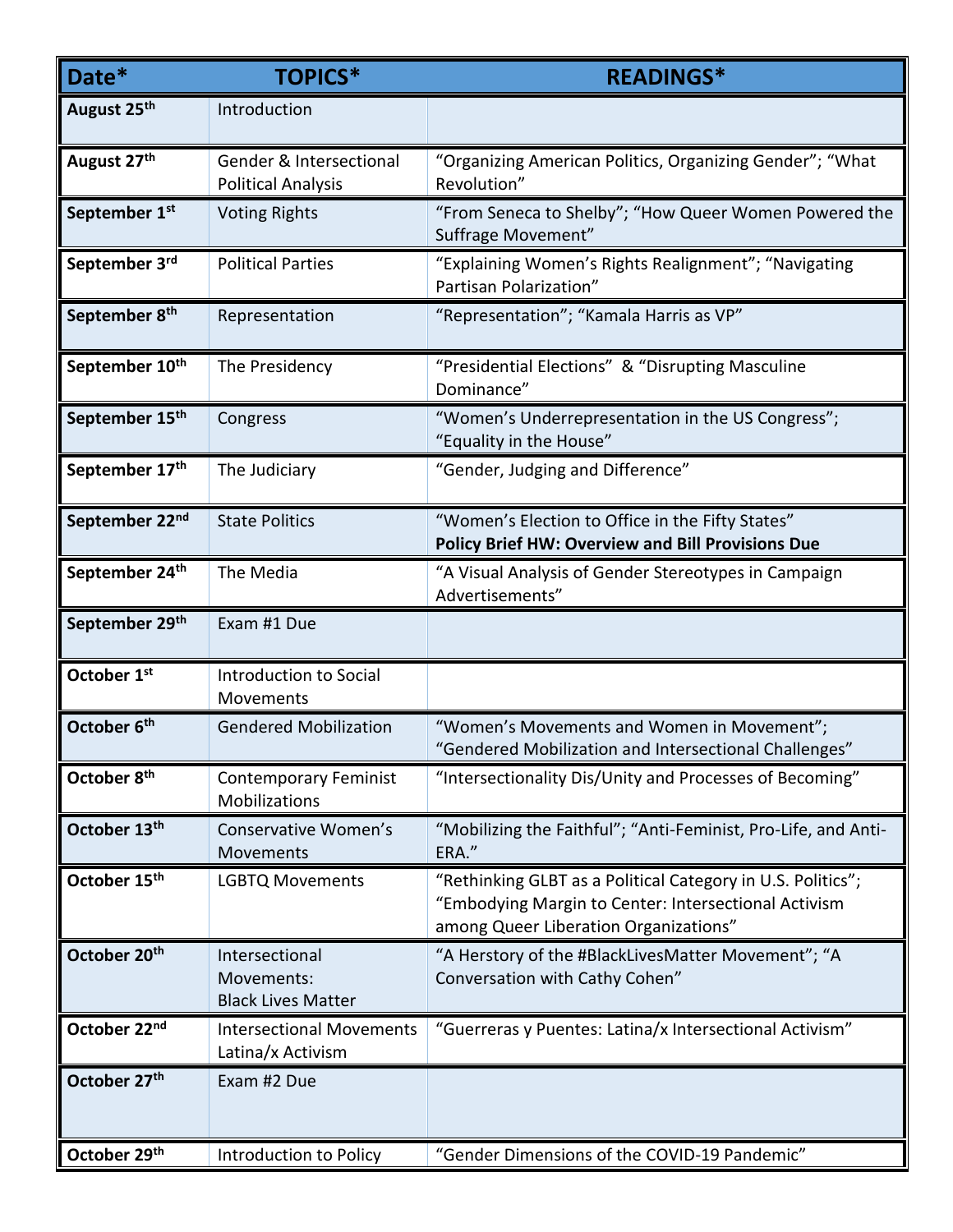| November 3rd              | Education               | "Education"; "'Female Athlete' Politic: Title IX and the<br>Naturalization of Sex Difference in Public Policy" |
|---------------------------|-------------------------|----------------------------------------------------------------------------------------------------------------|
| November 5 <sup>th</sup>  | <b>Election Debrief</b> | <b>Policy Brief: Historical Overview/Context (with</b><br>bibliography) due                                    |
| November 10 <sup>th</sup> | Employment/Economic     | "Work and Pay" and "Work and Family"                                                                           |
| November 12th             | Reproduction/Healthcare | "Reproduction"; "Reproductive Rights in the US";<br>"Reproductive Justice"                                     |
| November 17 <sup>th</sup> | <b>Gender Violence</b>  | "Sexuality: Intimidation"; "Race Handbook of Gender and<br>Violence"                                           |
| November 19th             | Immigration             | "Racing and Gendering Immigration Policy" "Who is Worthy<br>of Protection?"                                    |
| November 24th             | Exam #3 due             |                                                                                                                |
| December 1 <sup>st</sup>  | Policy Workshop         |                                                                                                                |
| December 3rd              | Policy Workshop         |                                                                                                                |
| <b>December ???</b>       | <b>Policy Gallery</b>   | Final Policy Briefs and Extra Credit Op-eds are due on<br>December 7 <sup>th</sup> at midnight.                |

*\*While I plan on following this timeline for the course, US politics evolves quickly. I reserve the right to add or change readings as may be pertinent. I will try to give as much advance warning of this as possible should that happen. I will often add things that can be used for additional participation points.*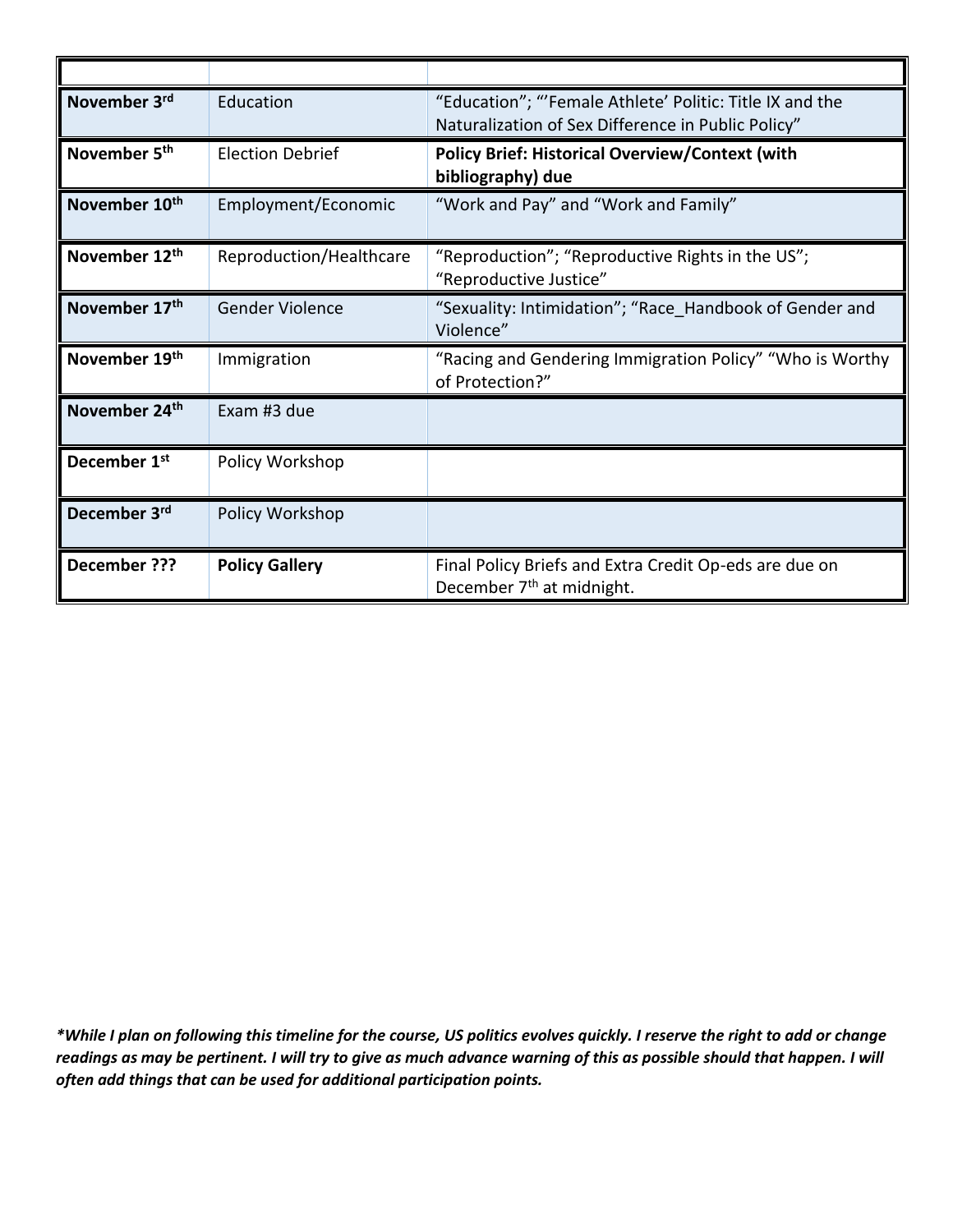## **Class Contract: "You belong here…"**

"You belong here, as do your classmates. You belong here if you had great teachers and positive experiences of schooling. You belong here if schools and society have marginalized you and your community. You belong here if you are Sikh, Muslim, Jewish, Christian, Buddhist, Hindu, Atheist, Secular Humanist, Pagan, follow some other belief system, or adhere to no organized belief system at all. You belong here if you are still figuring out what and who you are. You belong here if you are documented, DACAmented, or undocumented. You belong here if you are a person of color, or white, or perceived to be white, or if you are of mixed racial/ethnic heritage, or if you are perceived to be other identities that you aren't. You belong here if you have an exceptionality or disability, if you have intellectual, cognitive, or emotional disabilities or if you are neurotypical. You belong here if you identify as gender nonconforming or LGBTQ, or if you're still learning what some of those letters mean. You belong here no matter what language you grew up speaking. You belong here regardless of your political affiliation, or if you don't have one. You belong here if your mom was a professor or if you were the first one in your family to graduate from high school. Whatever your body type, appearance, talents, abilities, identities, histories, or backgrounds, you belong here if you are here to learn and to be humane, inclusive, respectful, rigorous, and just toward the others who are also here to learn. As the instructor for this course, I will try hard to ensure you and your classmates always remember that you belong here, and to ensure you and your classmates feel welcome and valued. I expect all members of this class to do the same. Your decision to remain in this course will serve as your agreement to adhere to the commitments to diversity and inclusion outlined above." ~Brenda Allen

### **Principles During a Pandemic**

We are living through a global pandemic. This is not business as normal. This is trying to continue in a crisis. Nobody signed up for this. Not for the sickness, not for the social distancing, not for the various obstacle to our collective lives together on campus.

The humane option is the best option.

- We are going to prioritize supporting each other as humans.
- We are going to prioritize simple solutions that make sense for the most.
- We are going to prioritize sharing resources and communicating clearly.

We will foster intellectual nourishment, social connection, and personal accommodation.

We will remain flexible and adjust to the situation. *~Adapted from Brandon Baynes.*

## **Standards of Critical Thinking**

- **Clarity and Precision:** *Be specific in your statements. Elaborate on details and avoid generalizations and oversimplifications. Provide illustrations or examples.*
- **Accuracy:** *Make sure statements are true and can be verified with credible sources.*
- **Relevance:** *Make sure that statements are related to the question or issue at hand. Make sure that you can explain their relevance. Make connections explicit.*
- **Depth:** *Make sure to address the complexities of a question/issue. How are you taking into account the problems in the question? Are you dealing with the most significant factors?*
- **Breadth:** *Do we need to consider another point of view? Is there another way to look at this question? What would this look like from another standpoint?*
- **Logic:** *Make sure what you are saying makes sense. Can the audience follow what you are saying? Are there inconsistencies or contradictions in your logic?*
- **Fairness:** *Consider your own biases. Are you sympathetically or respectfully representing the view of others?*